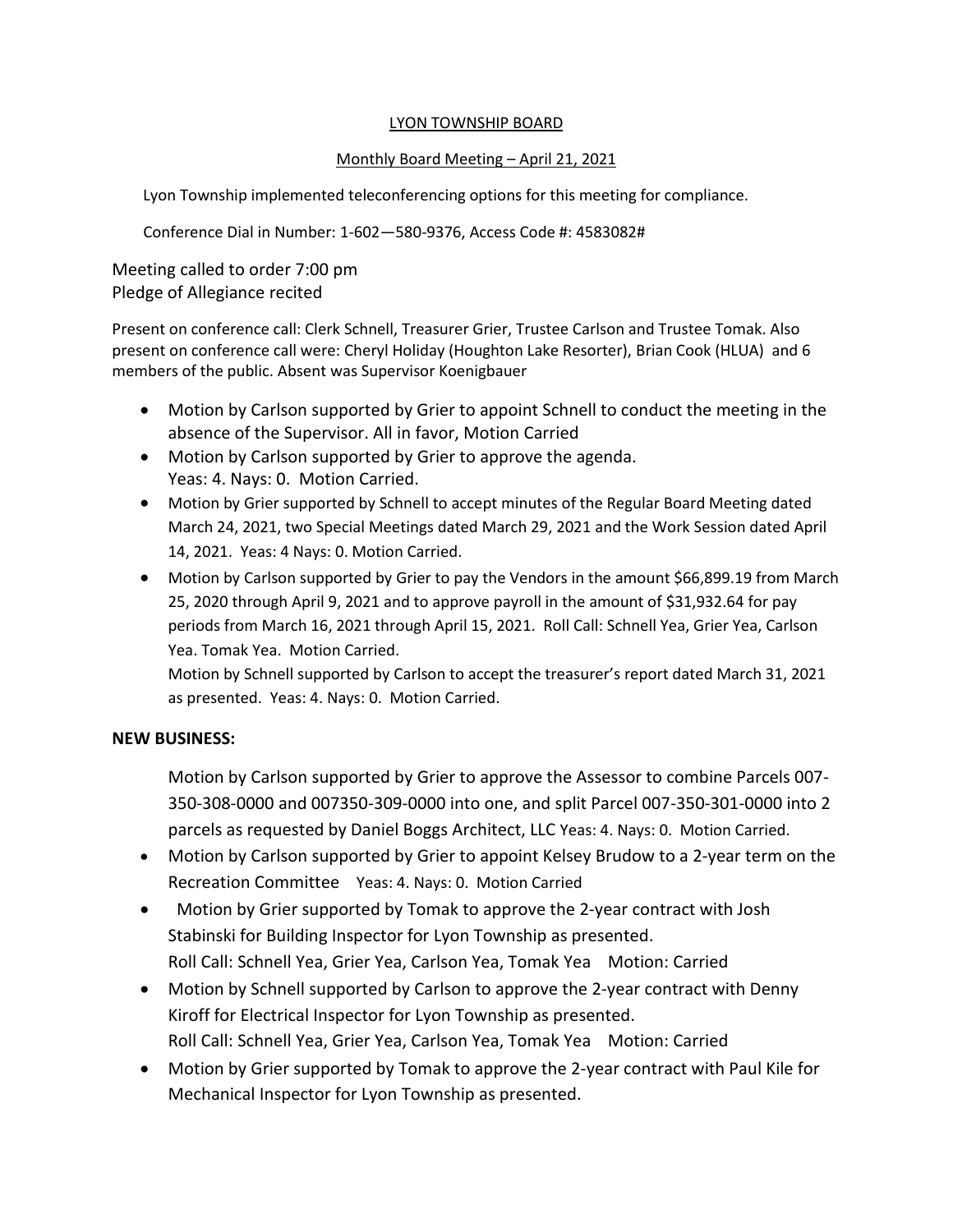Roll Call: Schnell Yea, Grier Yea, Carlson Yea, Tomak Yea Motion: Carried

- Motion by Schnell supported by Grier to approve the 2-year contract with Paul Kile for Plumbing Inspector for Lyon Township as presented. Roll Call: Schnell Yea, Grier Yea, Carlson Yea, Tomak Yea Motion: Carried
- Motion by Carlson, supported by Schnell to approve Resolution 2021-005 Establishing Gerrish Lyon Utility Authority and Adopting Articles of Incorporation as presented. Roll Call: Schnell Yea, Grier Yea, Carlson Yea, Tomak Yea Motion: Carried
- Motion by Carlson, supported by Schnell to change the schedule of residential leaf pick to the following schedule: Spring Pick-Up First Tuesday in May through the second Tuesday in June; Fall Pick-Up First Tuesday in October through the second Tuesday in November or until first sticking snow. Yeas: 4 Nays: 0. Motion Carried.
- Motion by Schnell supported by Carlson to approve spending up to \$6,000.00 for cleanup and removing soil at compost site after a contract is signed by the township and Sergents.

Roll Call: Schnell Yea, Grier Yea, Carlson Yea, Tomak Yea Motion: Carried

• Motion by Carlson supported by Grier to hire Arnold Priebe as a part time compost site assistant on a as needed basis at \$10.65/hour Roll Call: Schnell Yea, Grier Yea, Carlson Yea, Tomak Yea Motion: Carried

**Correspondence:** email update from Bryan Jeske at the Roscommon Road Commission on traffic study at W. Higgins Lake Dr. email and presentation from Joyce Belloli on Dark Sky Lighting ordinances.

# **DEPARTMENT REPORTS:**

**W. Cleeves,** turned in monthly report

# **Carlson:**

Cemetery: had one burial, still a little spring cleanup to complete, going to have a volunteer day to put new American Flags on Veteran's graves.

 Maintenance: started clean up in Cemetery this week, followed by the Hall, Park 27, and finish with other two parks. Will be looking into repairs of tennis court as soon as installer is back from Florida.

 Planning Commission: Normal meeting scheduled for May 3, 2021. Will be posted on website and at Township

 Parks and Rec: Tennis court nets have been repaired, new flag installed at Phoenix Park, a Softball League is set to play two games every Thursday night starting May. Carlson has started